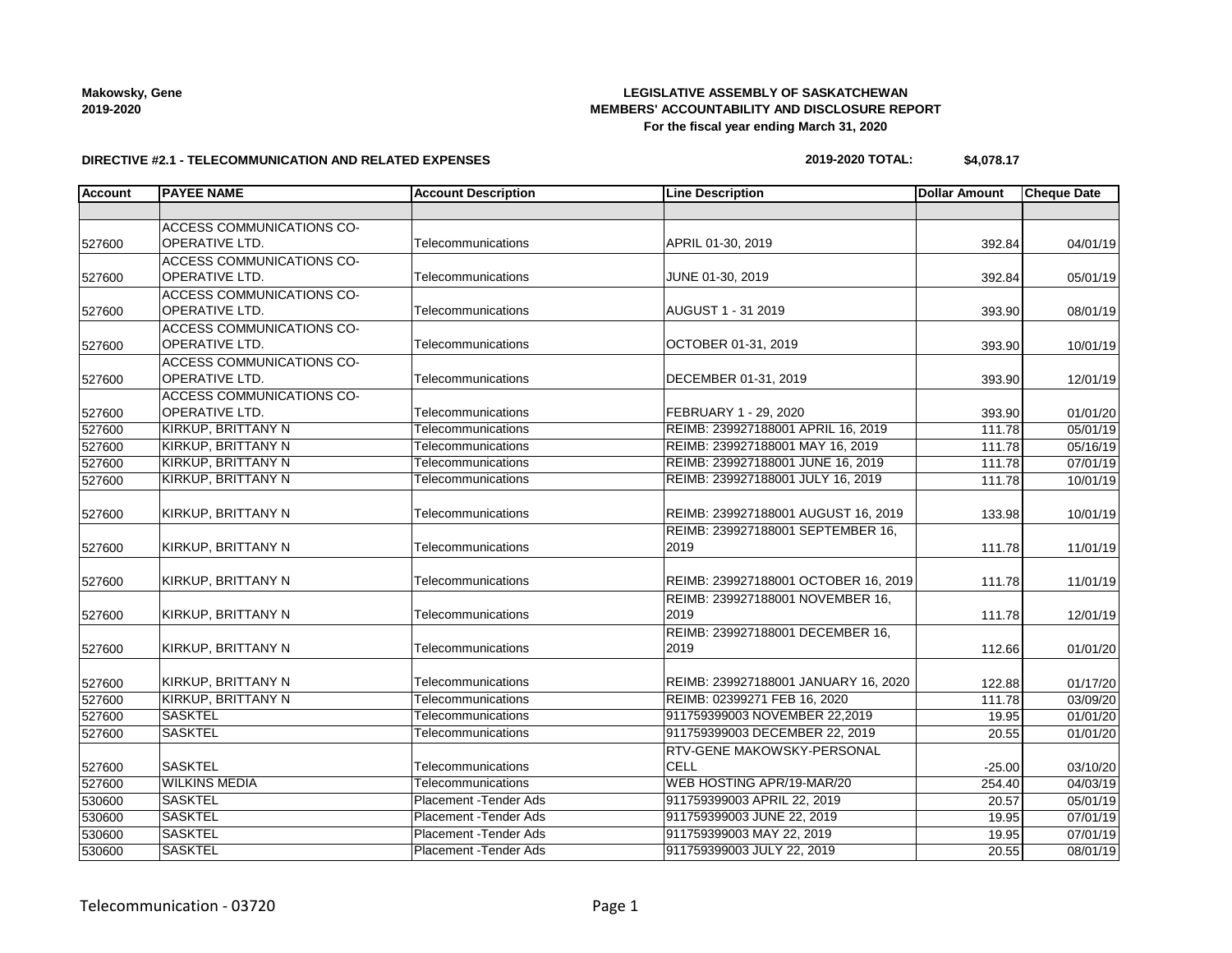| <b>Account</b> | <b>IPAYEE NAME</b> | <b>IAccount Description</b> | <b>ILine Description</b>        | <b>IDollar Amount</b> | <b>ICheque Date</b> |
|----------------|--------------------|-----------------------------|---------------------------------|-----------------------|---------------------|
| 530600         | <b>ISASKTEL</b>    | IPlacement -Tender Ads      | 911759399003 AUGUST 22, 2019    | 19.95                 | 10/01/19            |
| 530600         | <b>SASKTEL</b>     | IPlacement -Tender Ads      | 911759399003 SEPTEMBER 22, 2019 | 20.55                 | 11/01/19            |
| 530600         | <b>SASKTEL</b>     | IPlacement -Tender Ads      | 1911759399003 OCTOBER 22, 2019  | 20.57                 | 11/01/19            |
| 530600         | <b>ISASKTEL</b>    | IPlacement -Tender Ads      | 911759399003 FEB 22, 2020       | 20.57                 | 03/01/20            |
| 530600         | <b>ISASKTEL</b>    | IPlacement -Tender Ads      | 911759399003 JAN 22, 2020       | 20.57                 | 03/01/20            |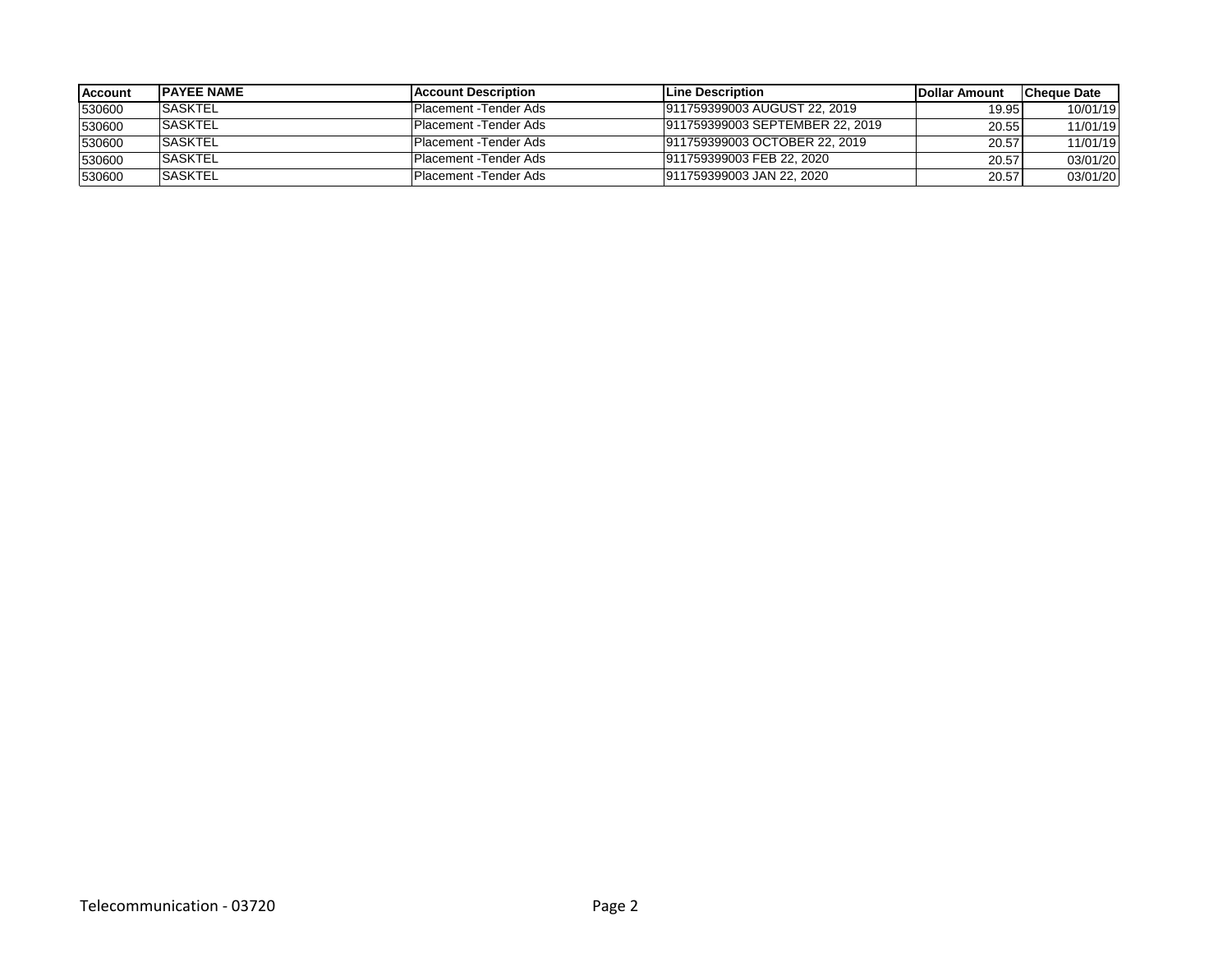**Makowsky, Gene 2019-2020**

## **LEGISLATIVE ASSEMBLY OF SASKATCHEWAN MEMBERS' ACCOUNTABILITY AND DISCLOSURE REPORT For the fiscal year ending March 31, 2020**

#### **DIRECTIVE #3.1 - MLA TRAVEL AND LIVING EXPENSES**

## **2019-2020 TOTAL: \$4,924.04**

| <b>Account</b> | <b>PAYEE NAME</b>     | <b>Account Description</b>  | <b>Line Description</b>            | <b>Dollar Amount</b> | <b>Cheque Date</b> |
|----------------|-----------------------|-----------------------------|------------------------------------|----------------------|--------------------|
|                |                       |                             |                                    |                      |                    |
| 541900         | MAKOWSKY, GENE        | Elected Rep - Travel        | MLA TRAVEL MAR 04-28, 2019         | 774.95               | 04/01/19           |
| 541900         | MAKOWSKY, GENE        | <b>Elected Rep - Travel</b> | MLA TRAVEL JAN 09-FEB 11, 2019     | 34.13                | 04/01/19           |
| 541900         | MAKOWSKY, GENE        | <b>Elected Rep - Travel</b> | MLA TRAVEL MAY 01-JUNE 24. 2019    | 816.07               | 08/28/19           |
| 541900         | MAKOWSKY, GENE        | Elected Rep - Travel        | MLA TRAVEL MAY 27-29, 2019         | 28.71                | 08/28/19           |
| 541900         | MAKOWSKY, GENE        | <b>Elected Rep - Travel</b> | MLA TRAVEL JUNE 04-26, 2019        | 116.33               | 08/28/19           |
| 541900         | MAKOWSKY, GENE        | <b>Elected Rep - Travel</b> | MLA TRAVEL JULY 02, 2019           | 303.96               | 08/28/19           |
| 541900         | MAKOWSKY, GENE        | <b>Elected Rep - Travel</b> | MLA TRAVEL APRIL 01-30, 2019       | 737.95               | 08/28/19           |
|                |                       |                             | MLA TRAVEL AUGUST 09-SEPTEMBER     |                      |                    |
| 541900         | MAKOWSKY, GENE        | Elected Rep - Travel        | 28, 2019                           | 640.24               | 11/08/19           |
| 541900         | MAKOWSKY, GENE        | Elected Rep - Travel        | MLA TRAVEL OCT 21 - 31, 2019       | 377.80               | 02/18/20           |
| 541900         | MAKOWSKY, GENE        | Elected Rep - Travel        | MLA TRAVEL NOV 4 - 28, 2019        | 603.20               | 02/18/20           |
| 541900         | MAKOWSKY, GENE        | Elected Rep - Travel        | <b>MLA TRAVEL DEC 2 - 10, 2019</b> | 265.70               | 02/18/20           |
| 541900         | MAKOWSKY, GENE        | Elected Rep - Travel        | MLA TRAVEL DEC 21,2019             | 105.00               | 02/21/20           |
| 541900         | <b>MAKOWSKY, GENE</b> | <b>Elected Rep - Travel</b> | MLA TRAVEL JAN 24, 2020            | 120.00               | 03/09/20           |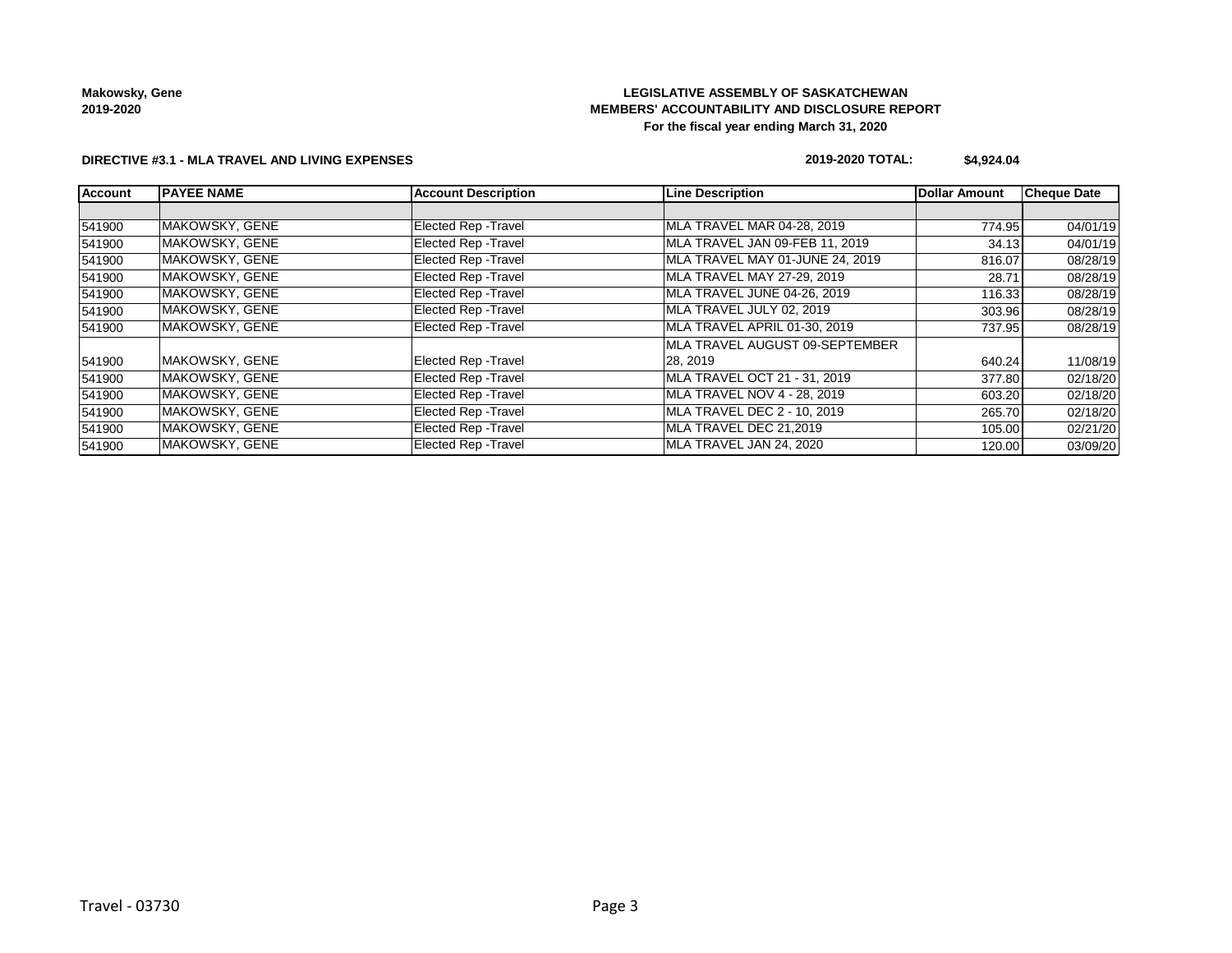#### **Makowsky, Gene 2019-2020**

## **LEGISLATIVE ASSEMBLY OF SASKATCHEWAN MEMBERS' ACCOUNTABILITY AND DISCLOSURE REPORT For the fiscal year ending March 31, 2020**

## **DIRECTIVE #4.1 - CONSTITUENCY SERVICE EXPENSES**

#### **2019-2020 TOTAL: \$26,293.46**

| <b>Account</b> | <b>PAYEE NAME</b>                  | <b>Account Description</b>                | <b>Line Description</b>          | <b>Dollar Amount</b> | <b>Cheque Date</b> |
|----------------|------------------------------------|-------------------------------------------|----------------------------------|----------------------|--------------------|
|                |                                    |                                           |                                  |                      |                    |
|                | WINNIPEG STREET BUSINESS CENTRE    |                                           |                                  |                      |                    |
| 522000         | LTD.                               | Rent of Ground, Buildings and Other Space | MAY 2019 MLA OFFICE RENT         | 2,184.73             | 04/12/19           |
|                | WINNIPEG STREET BUSINESS CENTRE    |                                           |                                  |                      |                    |
| 522000         | LTD.                               | Rent of Ground, Buildings and Other Space | JULY 2019 MLA OFFICE RENT        | 2,184.73             | 06/12/19           |
|                | WINNIPEG STREET BUSINESS CENTRE    |                                           |                                  |                      |                    |
| 522000         | LTD.                               | Rent of Ground, Buildings and Other Space | SEPTEMBER 2019 MLA OFFICE RENT   | 2,184.73             | 08/02/19           |
|                | WINNIPEG STREET BUSINESS CENTRE    |                                           |                                  |                      |                    |
| 522000         | LTD.                               | Rent of Ground, Buildings and Other Space | NOV 2019 MLA OFFICE RENT         | 2,184.73             | 02/01/20           |
|                | WINNIPEG STREET BUSINESS CENTRE    |                                           |                                  |                      |                    |
| 522000         | LTD.                               | Rent of Ground, Buildings and Other Space | JAN 2020 MLA OFFICE RENT         | 2,184.73             | 02/01/20           |
|                | WINNIPEG STREET BUSINESS CENTRE    |                                           |                                  |                      |                    |
| 522000         | LTD.                               | Rent of Ground, Buildings and Other Space | MAR 2020 MLA OFFICE RENT         | 2,184.73             | 02/20/20           |
| 522200         | <b>GOLD BUSINESS MACHINES LTD.</b> | <b>Rent of Photocopiers</b>               | <b>COPIER CHARGES</b>            | 67.20                | 04/01/19           |
| 522200         | <b>GOLD BUSINESS MACHINES LTD.</b> | <b>Rent of Photocopiers</b>               | <b>COPIER CHARGES</b>            | 67.20                | 05/01/19           |
| 522200         | <b>GOLD BUSINESS MACHINES LTD.</b> | Rent of Photocopiers                      | <b>COPIER CHARGES</b>            | 146.52               | 06/01/19           |
| 522200         | <b>GOLD BUSINESS MACHINES LTD.</b> | Rent of Photocopiers                      | <b>COPIER CHARGES</b>            | 98.16                | 10/01/19           |
| 522200         | <b>GOLD BUSINESS MACHINES LTD.</b> | Rent of Photocopiers                      | <b>COPIER CHARGES</b>            | 80.01                | 10/01/19           |
| 522200         | <b>GOLD BUSINESS MACHINES LTD.</b> | Rent of Photocopiers                      | <b>COPIER CHARGES</b>            | 79.50                | 10/01/19           |
| 522200         | <b>GOLD BUSINESS MACHINES LTD.</b> | Rent of Photocopiers                      | <b>COPIER CHARGES</b>            | 81.23                | 12/01/19           |
| 522200         | <b>GOLD BUSINESS MACHINES LTD.</b> | <b>Rent of Photocopiers</b>               | <b>COPIER CHARGES</b>            | 85.37                | 12/01/19           |
| 522200         | <b>GOLD BUSINESS MACHINES LTD.</b> | <b>Rent of Photocopiers</b>               | <b>COPIER CHARGES</b>            | 80.24                | 02/01/20           |
| 522200         | <b>GOLD BUSINESS MACHINES LTD.</b> | Rent of Photocopiers                      | <b>COPIER CHARGES</b>            | 81.13                | 02/03/20           |
| 522200         | <b>GOLD BUSINESS MACHINES LTD.</b> | Rent of Photocopiers                      | <b>COPIER CHARGES</b>            | 82.00                | 03/01/20           |
|                |                                    |                                           | INSURANCE #C700865634 JANUARY 6, |                      |                    |
| 522500         | HARVARD WESTERN INSURANCE          | Insurance Premiums                        | 2020-2021 MAKOWSKY               | 350.33               | 01/06/20           |
| 522700         | SASKENERGY INCORPORATED            | Utilities - Electricity and Nat Gas       | 24583408331 MAY 27, 2019         | 81.21                | 06/01/19           |
| 522700         | SASKENERGY INCORPORATED            | Utilities - Electricity and Nat Gas       | 24583408331 JULY 25, 2019        | 45.36                | 08/01/19           |
| 522700         | SASKENERGY INCORPORATED            | Utilities - Electricity and Nat Gas       | 24583408331 SEPTEMBER 25, 2019   | 58.95                | 10/01/19           |
| 522700         | SASKENERGY INCORPORATED            | Utilities - Electricity and Nat Gas       | 24583408331 NOVEMBER 26, 2019    | 197.38               | 12/01/19           |
| 522700         | SASKENERGY INCORPORATED            | Utilities - Electricity and Nat Gas       | 24583408331 JAN 27, 2020         | 306.77               | 02/01/20           |
| 522700         | SASKPOWER CORPORATION              | Utilities - Electricity and Nat Gas       | 510004171458 JULY 25, 2019       | 311.61               | 08/01/19           |
| 522700         | SASKPOWER CORPORATION              | Utilities - Electricity and Nat Gas       | 510004171458 SEPTEMBER 25, 2019  | 299.82               | 10/01/19           |
| 522700         | SASKPOWER CORPORATION              | Utilities - Electricity and Nat Gas       | 510004171458 NOVEMBER 26, 2019   | 11.74                | 12/01/19           |
| 522700         | SASKPOWER CORPORATION              | Utilities - Electricity and Nat Gas       | 510004171458 JAN 27, 2020        | 295.97               | 02/01/20           |
| 525000         | CANADA POST CORPORATION            | Postal, Courier, Freight and Related      | <b>POSTAGE</b>                   | 1,354.05             | 06/01/19           |
| 525000         | <b>CORPORATE EXPRESS</b>           | Postal, Courier, Freight and Related      | OFFICE SUPPLIES, POSTAGE         | 90.00                | 10/01/19           |
|                | PRAIRIE ADVERTISING DISTRIBUTORS   |                                           |                                  |                      |                    |
| 525000         | LTD.                               | Postal, Courier, Freight and Related      | <b>POSTAGE</b>                   | 203.82               | 06/01/19           |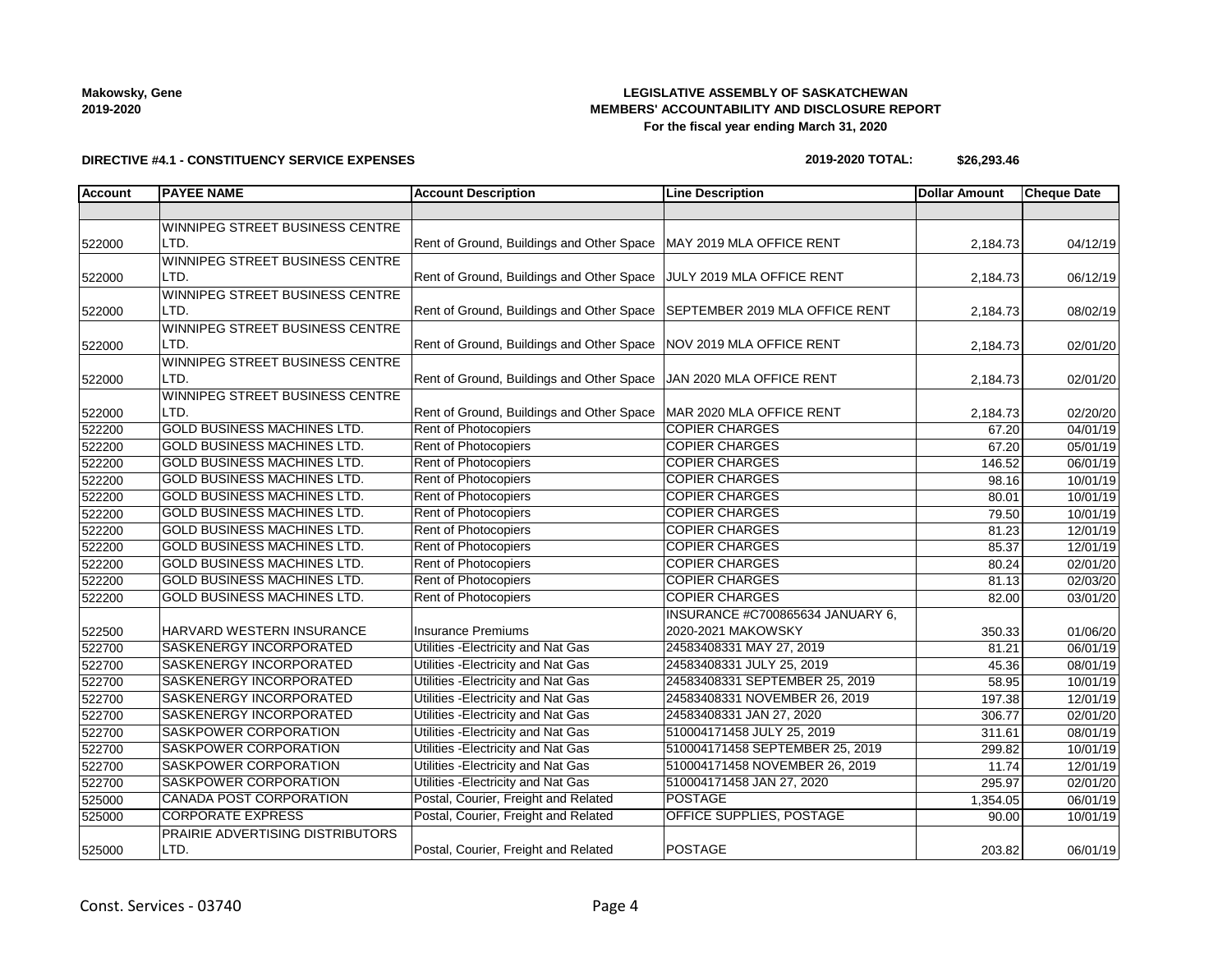| <b>Account</b> | <b>PAYEE NAME</b>                     | <b>Account Description</b>              | <b>Line Description</b>               | <b>Dollar Amount</b> | <b>Cheque Date</b> |
|----------------|---------------------------------------|-----------------------------------------|---------------------------------------|----------------------|--------------------|
| 525000         | <b>SASKATCHEWAN PARTY CAUCUS</b>      | Postal, Courier, Freight and Related    | <b>POSTAGE</b>                        | 48.36                | 10/01/19           |
| 529000         | <b>MOMENTUM HVAC SERVICES</b>         | <b>General Contractual Services</b>     | <b>BUILDING REPAIRS NO GST</b>        | 272.42               | 10/01/19           |
| 529200         | MAKOWSKY, GENE                        | <b>Professional Development</b>         | <b>REIMB: CONFERENCE REGISTRATION</b> | 505.14               | 08/28/19           |
| 530000         | PATTISON OUTDOOR ADVERTISING LP       | <b>Communications Development Costs</b> | ADVERTISING PRODUCTION FEE            | 276.66               | 11/01/19           |
| 530000         | PATTISON OUTDOOR ADVERTISING LP       | <b>Communications Development Costs</b> | <b>ADVERTISING PRODUCTION</b>         | 314.82               | 03/02/20           |
| 530300         | MARU GROUP CANADA INC.                | Primary Research/Focus group            | Ad Hoc Research                       | 632.98               | 05/01/19           |
| 530300         | MARU GROUP CANADA INC.                | Primary Research/Focus group            | Ad Hoc Research                       | 632.98               | 08/01/19           |
| 530300         | MARU GROUP CANADA INC.                | Primary Research/Focus group            | <b>AD HOC RESEARCH</b>                | 661.11               | 11/01/19           |
| 530300         | <b>MARU GROUP CANADA INC.</b>         | Primary Research/Focus group            | Ad Hoc Research                       | 661.11               | 03/01/20           |
|                | <b>ARCOLA EAST COMMUNITY</b>          |                                         |                                       |                      |                    |
| 530500         | <b>ASSOCIATION</b>                    | Media Placement                         | <b>ADVERTISING</b>                    | 120.00               | 09/04/19           |
|                | <b>ARCOLA EAST COMMUNITY</b>          |                                         | RTV-GENE MAKOWSKY MLA-                |                      |                    |
| 530500         | ASSOCIATION                           | Media Placement                         | <b>ADVERTISING</b>                    | $-60.00$             | 02/27/20           |
|                | DEWDNEY EAST COMMUNITY                |                                         |                                       |                      |                    |
| 530500         | <b>ASSOCIATION</b>                    | Media Placement                         | <b>ADVERTISING</b>                    | 50.00                | 09/01/19           |
|                | <b>DEWDNEY EAST COMMUNITY</b>         |                                         |                                       |                      |                    |
| 530500         | <b>ASSOCIATION</b>                    | Media Placement                         | <b>ADVERTISING</b>                    | 50.00                | 12/14/19           |
| 530500         | PATTISON OUTDOOR ADVERTISING LP       | <b>Media Placement</b>                  | <b>ADVERTISING</b>                    | 300.00               | 11/07/19           |
| 530500         | PATTISON OUTDOOR ADVERTISING LP       | <b>Media Placement</b>                  | <b>ADVERTISING</b>                    | 300.00               | 12/01/19           |
| 530500         | PATTISON OUTDOOR ADVERTISING LP       | Media Placement                         | <b>ADVERTISING</b>                    | 300.00               | 12/02/19           |
| 530500         | PATTISON OUTDOOR ADVERTISING LP       | Media Placement                         | <b>ADVERTISING</b>                    | 325.00               | 01/06/20           |
| 530500         | PATTISON OUTDOOR ADVERTISING LP       | Media Placement                         | <b>ADVERTISING</b>                    | 325.00               | 03/01/20           |
| 530500         | PATTISON OUTDOOR ADVERTISING LP       | Media Placement                         | <b>ADVERTISING</b>                    | 325.00               | 03/02/20           |
| 530500         | PATTISON OUTDOOR ADVERTISING LP       | Media Placement                         | <b>ADVERTISING</b>                    | 325.00               | 03/02/20           |
| 530800         | <b>WESTERN LITHO PRINTERS LTD.</b>    | Publications                            | <b>NEWSLETTERS NO GST</b>             | 1,172.52             | 10/01/19           |
| 542000         | KIRKUP, BRITTANY N                    | Travel                                  | CA TRAVEL APRIL 05, 2019              | 24.53                | 05/22/19           |
|                |                                       |                                         | CA TRAVEL MAY 23, SEPTEMBER 05,       |                      |                    |
| 542000         | KIRKUP, BRITTANY N                    | Travel                                  | 2019                                  | 54.41                | 09/17/19           |
| 555000         | <b>CORPORATE EXPRESS</b>              | <b>Other Material and Supplies</b>      | <b>OFFICE SUPPLIES</b>                | 82.85                | 05/01/19           |
| 555000         | <b>CORPORATE EXPRESS</b>              | Other Material and Supplies             | <b>OFFICE SUPPLIES</b>                | 65.50                | 05/01/19           |
| 555000         | <b>CORPORATE EXPRESS</b>              | <b>Other Material and Supplies</b>      | <b>OFFICE SUPPLIES</b>                | 50.13                | 05/01/19           |
| 555000         | <b>CORPORATE EXPRESS</b>              | <b>Other Material and Supplies</b>      | OFFICE SUPPLIES, POSTAGE              | 18.72                | 10/01/19           |
| 555000         | <b>CORPORATE EXPRESS</b>              | Other Material and Supplies             | OFFICE SUPPLIES                       | 175.79               | 10/01/19           |
| 555000         | <b>CORPORATE EXPRESS</b>              | <b>Other Material and Supplies</b>      | <b>OFFICE SUPPLIES</b>                | 84.79                | 12/01/19           |
| 555000         | <b>CORPORATE EXPRESS</b>              | Other Material and Supplies             | <b>OFFICE SUPPLIES</b>                | 38.77                | 01/02/20           |
| 555000         | <b>CORPORATE EXPRESS</b>              | <b>Other Material and Supplies</b>      | <b>OFFICE SUPPLIES</b>                | 58.91                | 01/03/20           |
|                | <b>CULLIGAN STEWART WATER COND SK</b> |                                         |                                       |                      |                    |
| 555000         | LTD.                                  | Other Material and Supplies             | OFFICE SUPPLIES                       | 33.75                | 05/04/19           |
|                | <b>CULLIGAN STEWART WATER COND SK</b> |                                         |                                       |                      |                    |
| 555000         | LTD.                                  | Other Material and Supplies             | <b>OFFICE SUPPLIES</b>                | 0.68                 | 06/01/19           |
|                | <b>CULLIGAN STEWART WATER COND SK</b> |                                         |                                       |                      |                    |
| 555000         | LTD.                                  | <b>Other Material and Supplies</b>      | <b>OFFICE SUPPLIES</b>                | 27.40                | 08/01/19           |
|                | <b>CULLIGAN STEWART WATER COND SK</b> |                                         |                                       |                      |                    |
| 555000         | LTD.                                  | <b>Other Material and Supplies</b>      | <b>OFFICE SUPPLIES</b>                | 27.40                | 08/01/19           |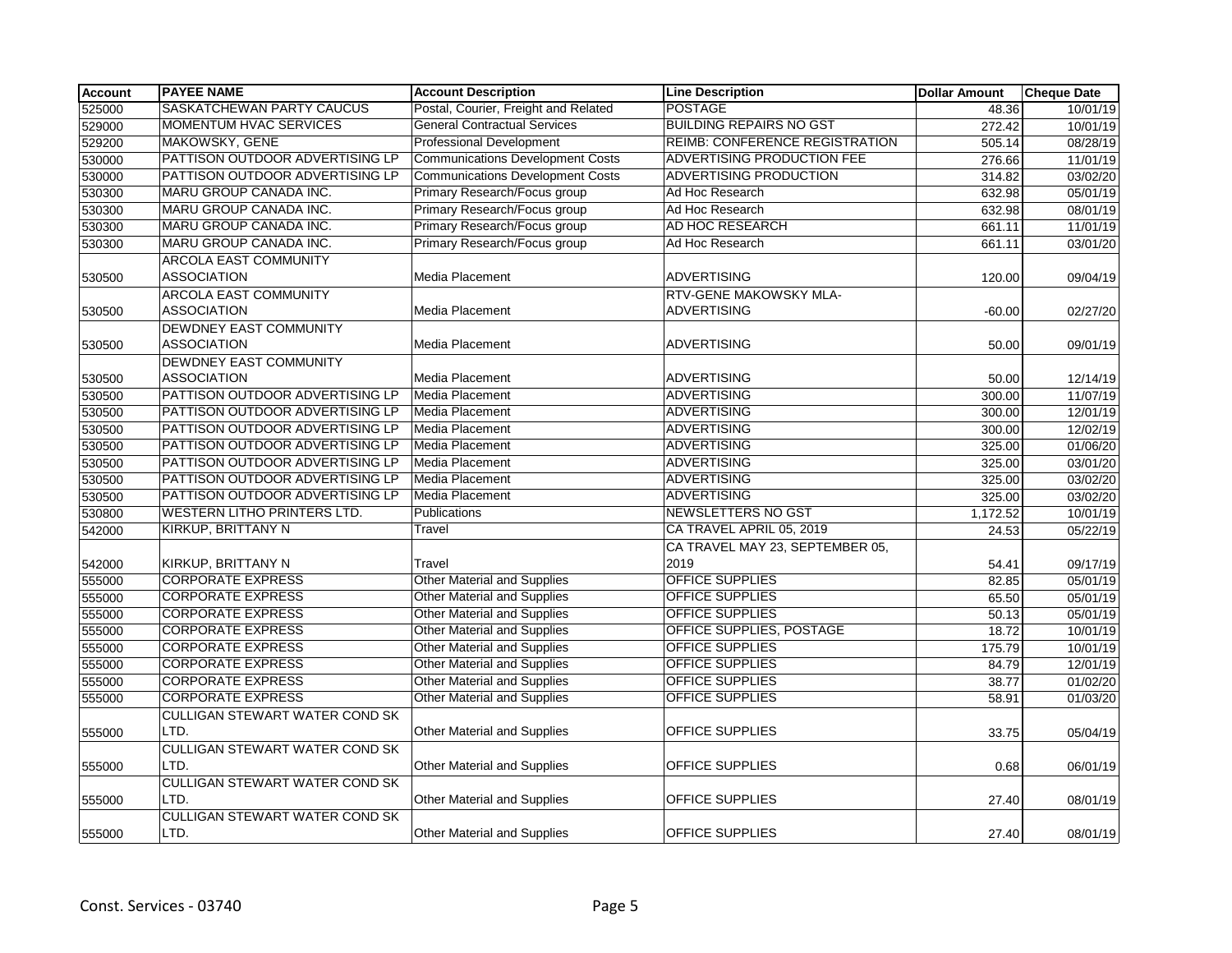| <b>Account</b> | <b>PAYEE NAME</b>                     | <b>Account Description</b>  | <b>Line Description</b>   | <b>Dollar Amount</b> | <b>Cheque Date</b> |
|----------------|---------------------------------------|-----------------------------|---------------------------|----------------------|--------------------|
|                | <b>CULLIGAN STEWART WATER COND SK</b> |                             |                           |                      |                    |
| 555000         | ILTD.                                 | Other Material and Supplies | <b>IOFFICE SUPPLIES</b>   | 0.55                 | 08/01/19           |
|                | <b>CULLIGAN STEWART WATER COND SK</b> |                             |                           |                      |                    |
| 555000         | ILTD.                                 | Other Material and Supplies | <b>OFFICE SUPPLIES</b>    | 0.55                 | 08/01/19           |
|                | <b>CULLIGAN STEWART WATER COND SK</b> |                             |                           |                      |                    |
| 555000         | LTD.                                  | Other Material and Supplies | <b>OFFICE SUPPLIES</b>    | 27.40                | 10/01/19           |
|                | <b>CULLIGAN STEWART WATER COND SK</b> |                             |                           |                      |                    |
| 555000         | ILTD.                                 | Other Material and Supplies | <b>IOFFICE SUPPLIES</b>   | 27.40                | 12/01/19           |
|                | CULLIGAN STEWART WATER COND SK        |                             |                           |                      |                    |
| 555000         | LTD.                                  | Other Material and Supplies | <b>OFFICE SUPPLIES</b>    | $-22.24$             | 02/01/20           |
|                | CULLIGAN STEWART WATER COND SK        |                             |                           |                      |                    |
| 555000         | LTD.                                  | Other Material and Supplies | <b>OFFICE SUPPLIES</b>    | 60.10                | 02/01/20           |
|                | <b>CULLIGAN STEWART WATER COND SK</b> |                             |                           |                      |                    |
| 555000         | ILTD.                                 | Other Material and Supplies | <b>IOFFICE SUPPLIES</b>   | $-0.55$              | 02/01/20           |
|                | <b>CULLIGAN STEWART WATER COND SK</b> |                             |                           |                      |                    |
| 555000         | LTD.                                  | Other Material and Supplies | <b>OFFICE SUPPLIES</b>    | 1.20                 | 03/01/20           |
| 555000         | KIRKUP, BRITTANY N                    | Other Material and Supplies | <b>OFFICE SUPPLIES</b>    | 95.58                | 05/01/19           |
| 555000         | KIRKUP, BRITTANY N                    | Other Material and Supplies | <b>CELL PHONE CHARGER</b> | 38.80                | 09/01/19           |
| 555000         | SOMERVILLE SAFE & LOCK LTD.           | Other Material and Supplies | <b>OFFICE SUPPLIES</b>    | 118.99               | 10/01/19           |